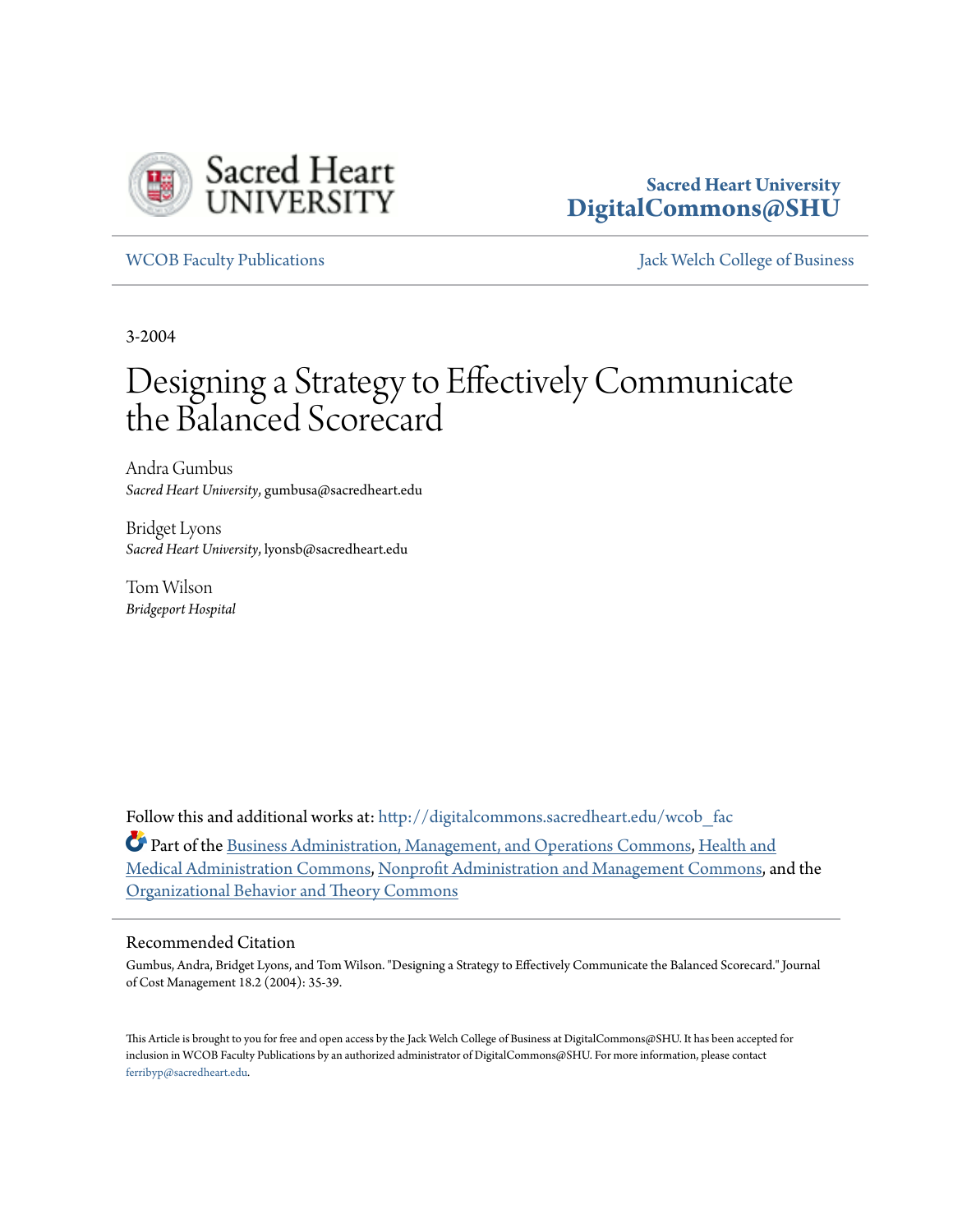Bridgeport Hospital's success in designing, communicating, and utilizing the balanced scorecard led to the decision of Yale New Haven Health System to begin implementation of a common balanced scorecard across its health system.

As increasing numbers of organizations adopt the balanced scorecard (BSC) to align strategy with operations and measure progress toward meeting strategic goals, the importance of successful communication of the scorecard throughout the organization has become apparent. Successful implementation and effective use of the BSC occurs when organizational stakeholders recognize its role, use, and benefits. In the March/April 2003 issue of Cost Management, we detailed how Bridgeport Hospital, a member of Yale New Haven Health System (YNHHS), adopted the BSC and used the scorecard to align capital investment decisions with strategy.1 In this article, we will profile how the hospital designed a communication strategy to successfully communicate and indeed market the balanced scorecard to internal stakeholder groups. The goal is to ensure that all internal stakeholders understand the importance of the scorecard, accept its role in operationalizing strategy, and visualize how their dayto-day activities affect the hospital's goals and strategy.

Bridgeport Hospital in Bridgeport, Connecticut is a 425-bed, private community teaching hospital that is part of the Yale New Haven Health System. Prior to 1999, the hospital had been experiencing losses under fully capitated, managed-care reimbursement contracts. That year, under new leadership in the Planning and Marketing Department, all management groups, including clinical leadership, came together for the process of mapping the course to attain strategic goals that would put the hospital in a financially healthy position. The leadership of the hospital, the board of directors, and the medical staff worked in parallel with administrative staff to craft a scenario for a successful future. In order to reach the strategic goals, a plan was formulated based upon the four most important strategic dimensions. These became the perspectives on the BSC that drove the critical success factors, supported the hospital's objectives, and translated into measures on the scorecard. The perspectives are:

\* Provider of Choice (Volume and Market Share Growth)

\* Employer of Choice (Organizational Health)

\* Patient Safety, Quality, and Operational Improvement (Quality and Process Improvement)

\* Financial Health (Financial Performance)

Communicating the scorecard internally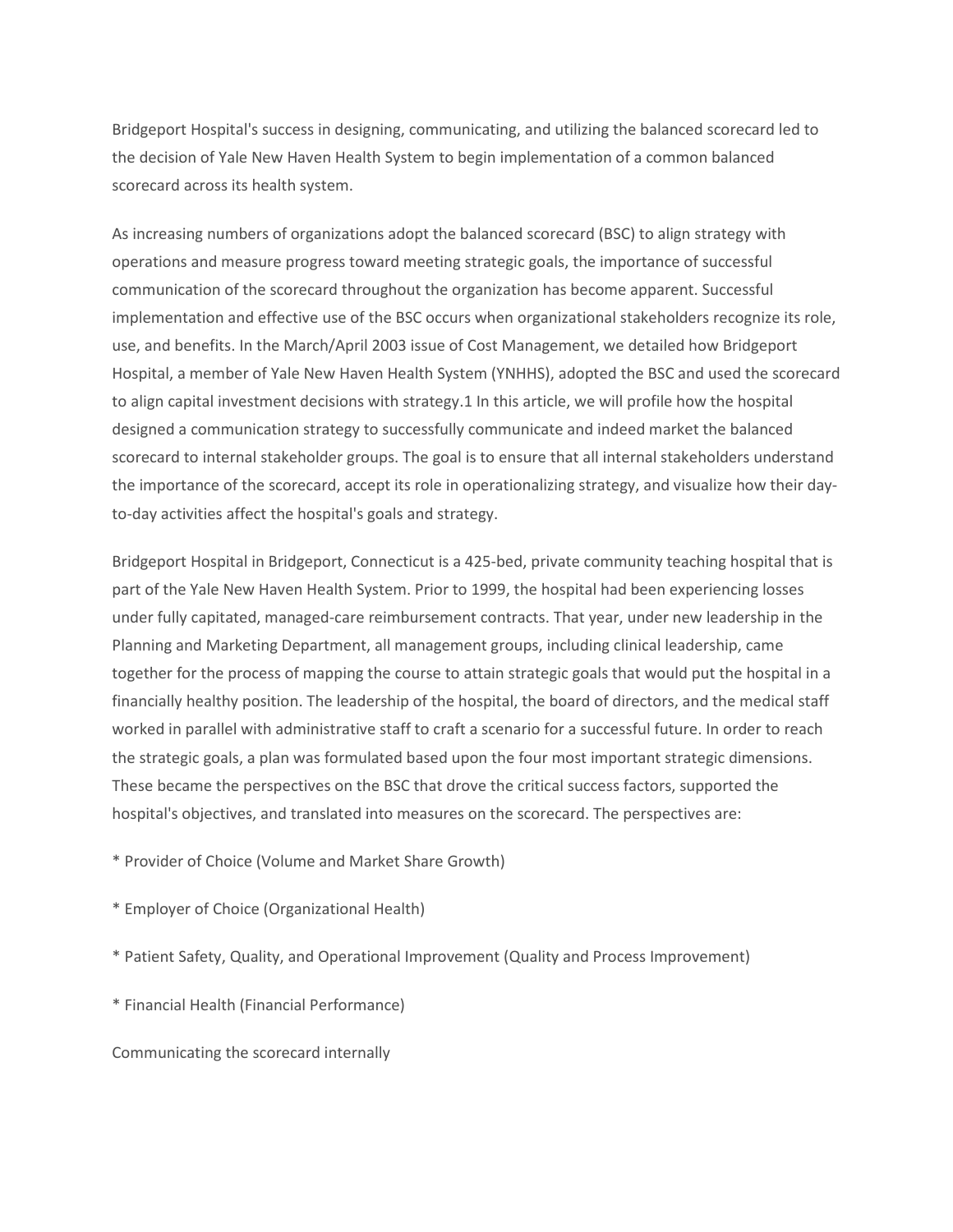As Dorothy Bellhouse, (then) Senior Vice President for Planning and Marketing at Bridgeport Hospital stated, the goal for marketing the scorecard at Bridgeport Hospital was very simple: senior management wanted a tool to gain organizational alignment around the strategy of the organization. They designed the scorecard quadrants to reflect the strategic perspectives that drive organizational performance and needed a vehicle to communicate and align the hospital to strategic goals.

A hospital operates differently from other industries with regard to communication of performance results. There are no trade secrets and little history of keeping best practices internal. As an industry, healthcare is accustomed to sharing information with constituents. Imagine not sharing a great scientific advancement or discovery with colleagues. The culture is rich in information and sharing of data, especially around best practices. The focus of the scorecard was on execution, and organizations are better able to execute with an informed organization. With the focus on execution of the scorecard, it was determined that information must be available and widely disseminated to internal stakeholders.

The hospital uses a myriad of approaches at all levels of the organization and at various intervals throughout the year to market the scorecard to the highest level audience of the board of directors down to the employee level. The scorecard is published quarterly in a focused board report, a management report, and a special employee communications vehicle, Caplet. The regular monthly newsletter Capsule also periodically features information on the scorecard. The fiscal year is launched with a leadership meeting and the scorecard is the focus, providing the agenda for the kickoff event. All new managers are oriented to the scorecard in their Management Core Curriculum training that is a requirement for management.

The scorecard perspectives are used to organize meetings and communication at the hospital. At all levels, employees speak in terms of the scorecard's four perspectives listed above. Monthly leadership meetings use the scorecard reporting quadrants to discuss results and determine priorities. The scorecard is analyzed weekly by the senior executives. CEO Robert Trefry organizes his weekly senior staff meeting agenda based upon the scorecard quadrants. Individual managers are encouraged to structure their departmental meetings with staff around the scorecard by using it as the frame for their management agenda.

All of top management, including directors,have been assigned key result objectives (KROs) that reflect the scorecard metrics. Top management is held accountable to these KROs on their yearly performance appraisal review and are rewarded based on achievement of the metrics from the scorecard. All of top management shared the following objectives for 2003:

\* Financial Performance. Operating margin goal attainment.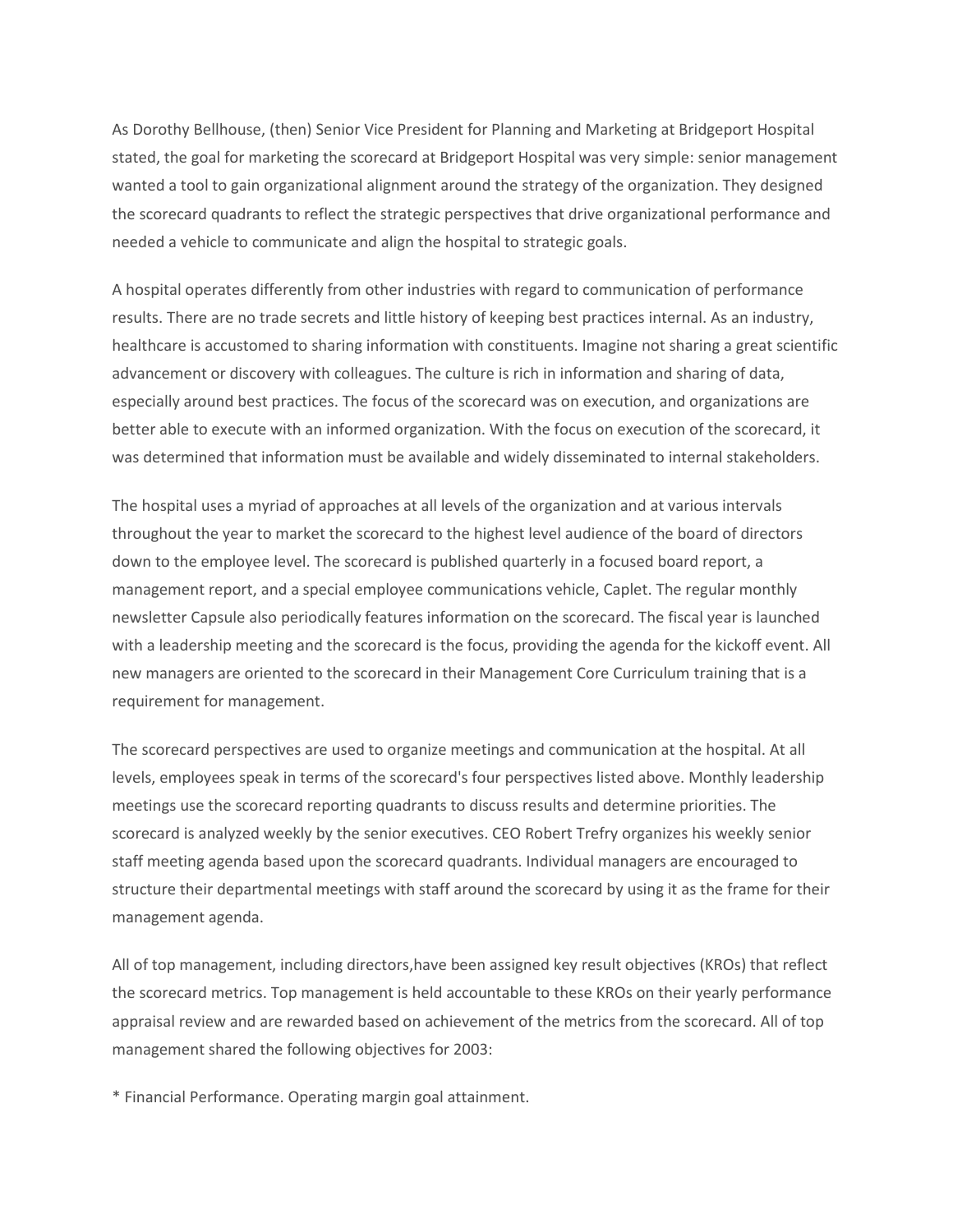\* Employer of Choice. Positive employee relations, employee satisfaction levels achieved.

\* Provider of Choice. Volume and market share growth-adjusted equivalent discharges (factored inpatient and outpatient volume) achieved.

\* Patient Safety, Quality, and Operational Improvement. Patient satisfaction and regulatory compliance achieved as measured by the Joint Commission on Accreditation of Healthcare Organizations (JCAHO).

The progress on metrics is widely available with information and scorecard presentations on the internal shared computer drive for easy access. Managers access the information to use in staff meetings and to prepare their budget requests during the capital budget process. Management has integrated strategy and resource allocation by developing capital budgeting criteria based on scorecard goals. The criteria have been integrated into a matrix that is used to evaluate a project's ability to impact the strategic goals outlined in the card.2

Senior executives are closely linked to the key scorecard objectives and are drivers of the results in the various quadrants. For example, the CEO has assigned a member of his senior team as the driver responsible for making the results happen in specific assignment areas:

- \* Senior VP Human Resources is responsible for Organizational Health: Employer of Choice
- \* Chief Financial Officer is responsible for Financial Performance
- \* Chief Operating Officer is responsible for Patient Safety, Quality, and Operational Improvement

\* Senior VP Planning and Marketing is responsible for Volume and Market Share Growth, Provider of Choice

These senior executives, as drivers of quadrant results, own the results and are ultimately responsible for attaining them. As an owner of the scorecard quadrant, these executives push when needed for attention and/or resources to the strategic dimension. Employees are also tied to the scorecard with the employee performance appraisal system. The Employer of Choice perspective was an important aspect of the performance measurement system at the hospital, but the linkage to compensation and appraisal was not made in the initial roll out. Historically, the performance appraisal system placed a high emphasis on customer service with competencies that accounted for 40 percent of the merit increase dependent upon excellent customer service. The design team created a new component called the Service Contract that delineated specific behaviors that were required of all staff in order to deliver excellent service to customers. Employees are held accountable to the Service Contract and are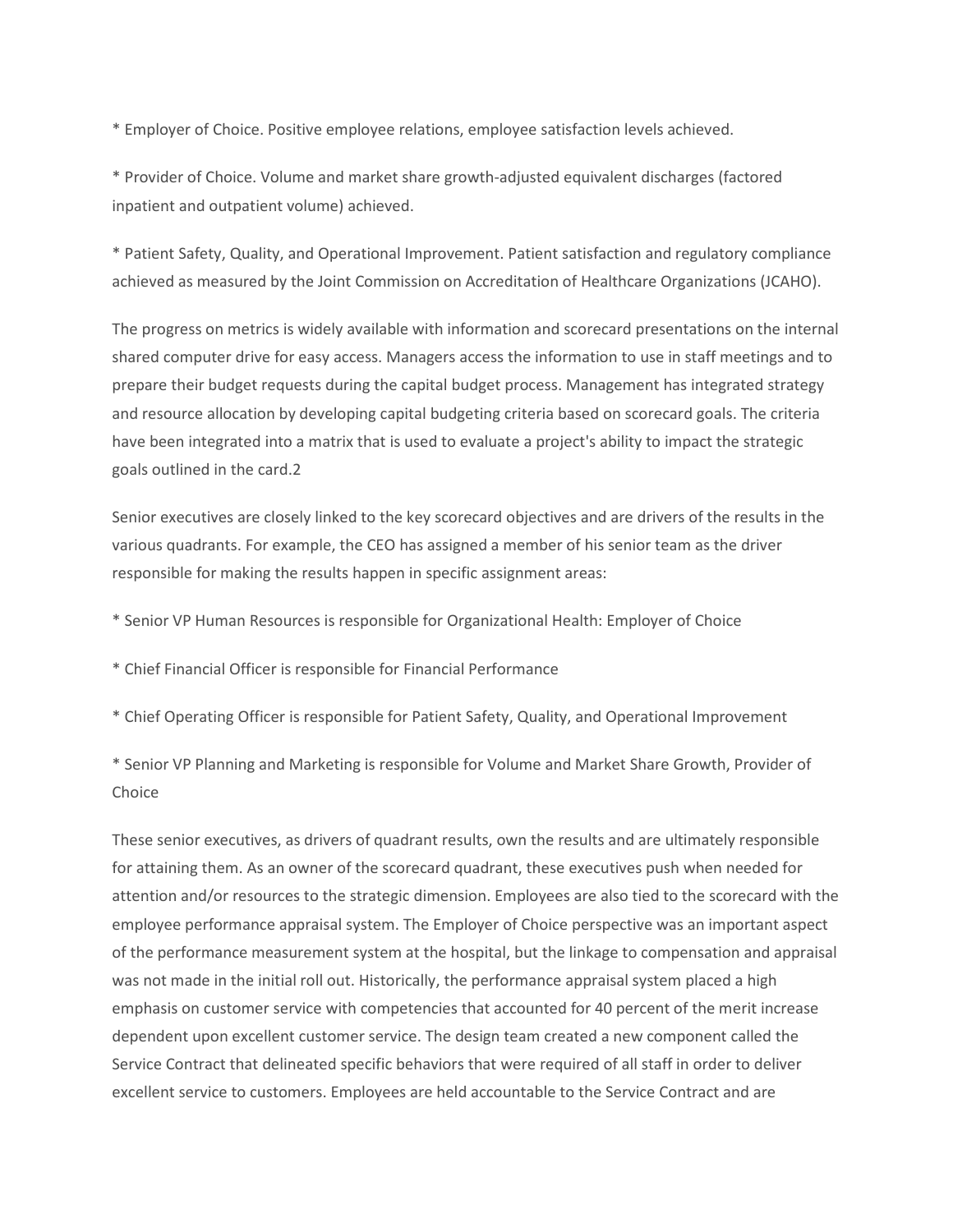evaluated against their behaviors annually. By making excellent customer service a contingency for performance rewards, the hospital has placed new emphasis on the linkage of this quadrant of the scorecard to evaluation and compensation of employees. The link to appraisal through the Service Contract has given clear behavioral expectations to each staff member.3

To popularize the performance management system, the hospital devised a clever marketing approach by pooling employees from various areas of the organization to discuss a visual analogy that would frame their implementation of the scorecard. This cross-sectional team discussed the idea of a trip-a journey that would mirror the strategic planning dates of the next five years. They spoke of a destination and how to get there. The first idea was a train trip, but the group felt that train tracks were too limiting and confining so they chose a bus analogy to market the plan. This analogy enabled many approaches to respond to the starts and stops of a five-year journey. It has served the hospital well when it needed to "detour, bypass a rock slide, avoid a snowstorm or tornado, or merely slow down" in response to market or financial conditions. All levels of the organization have broadly embraced the bus analogy. In Human Resources, they talk about recruiting the right people to board the bus and occupy the right seats in the bus. It also speaks to removing those not willing or able to make the trip and may need to exit the bus.

The approach was called Destination 2005 and was positioned as a roadmap to enable the hospital to create a vision for the future. The goal for success was carefully articulated.

In 2005, Bridgeport Hospital and Healthcare Services (BHHS), as an integral part of the Yale New Haven Health System will be:

The Provider of Choice: the system patients choose and the system to which physicians and payers refer

The Employer of Choice for healthcare personnel

The bus trip analogy was used to explain the journey to Destination 2005. In order to reach the strategic imperatives, a map was created with the four most important highways to chart the course. BHHS decided on four performance perspectives to map the course to achieve their strategic imperatives.

Employer of Choice. Employer of Choice was defined by exquisite customer service, teamwork, open communication, opportunities for growth and advancement, a healthy physical environment, an engaged and committed staff, community involvement, and being known as a learning organization. Landmarks (objectives) established to reach the destination are a leadership development program, employee satisfaction survey, and strategic manpower plan. Everyone on the bus trip to Destination 2005 has strengths, knowledge, and varying expertise needed to reach the destination.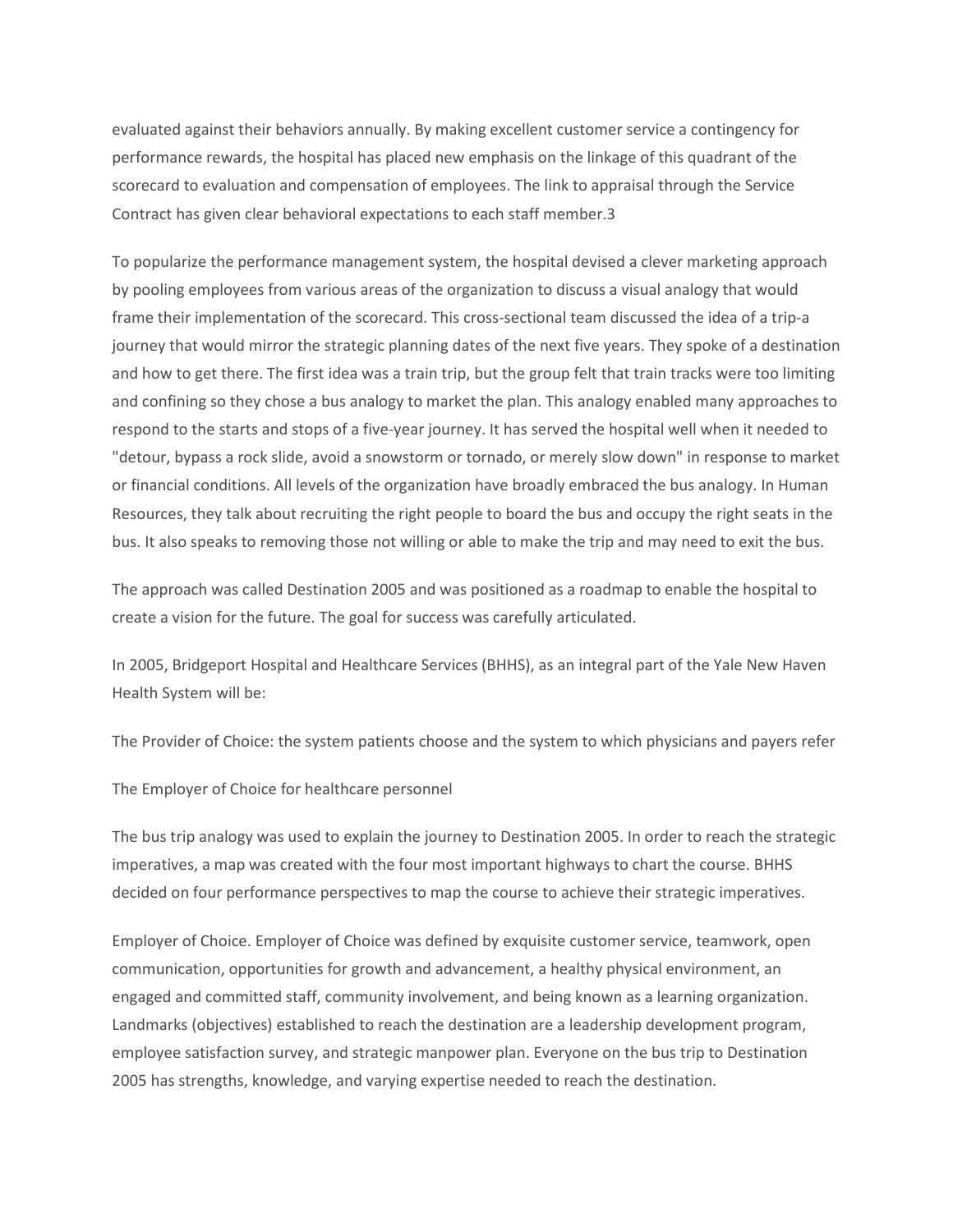Operational Improvement. Operational Improvement was defined by optimizing cycle and turnaround times, eliminating unnecessary work, streamlining processes, and maximizing technology to enhance efficiency. Landmarks are reduced patient wait time and physicians on-line to hospital clinical information systems. Quality improvement was defined by patient satisfaction, optimizing patient outcomes, developing leading edge clinical programs, and receiving external recognition of quality. Landmarks are consumer preference, improvement in patient satisfaction, minimally invasive surgery, and external recognition of quality.

Provider of Choice. Volume and market share growth (becoming the Provider of Choice) translates to being the market leader of health care services, increased ambulatory presence, and promotion of health and wellness. These will be measured by landmarks such as expanded clinical services, coordinated clinical care centers, and increased ambulatory volume.

Financial Performance. Finally, Financial Performance means maximizing revenue, managing costs, and leveraging YNHHS efficiencies, all of which leading to positive financial outcomes. Landmarks include increased coordination with YNHHS to achieve economies of scale, program development funds, and revenue enhancement strategies.

#### Lessons learned

The awareness of the scorecard at the employee level was less than desired-even after three years of implementation. The goal was to make the scorecard perspectives and metrics part of the common language at the employee level, so Bridgeport Hospital needed to simplify the metrics in order to make them meaningful at the lowest staff levels. Employee focus groups were held to determine what was important to employees in understanding the scorecard. The hospital learned that employees want to know how they impact the metrics and want to focus on those that they can affect with their daily activities. The hospital responded by simplifying and focusing on five indicators that everyone can relate to in order to keep the BSC front and center for all employees:

- \* Employer of Choice perspective: turnover rates
- \* Quality perspective: patient satisfaction and time to admit a patient from the emergency room
- \* Provider of Choice perspective: average length of patient stay
- \* Financial perspective: operating margin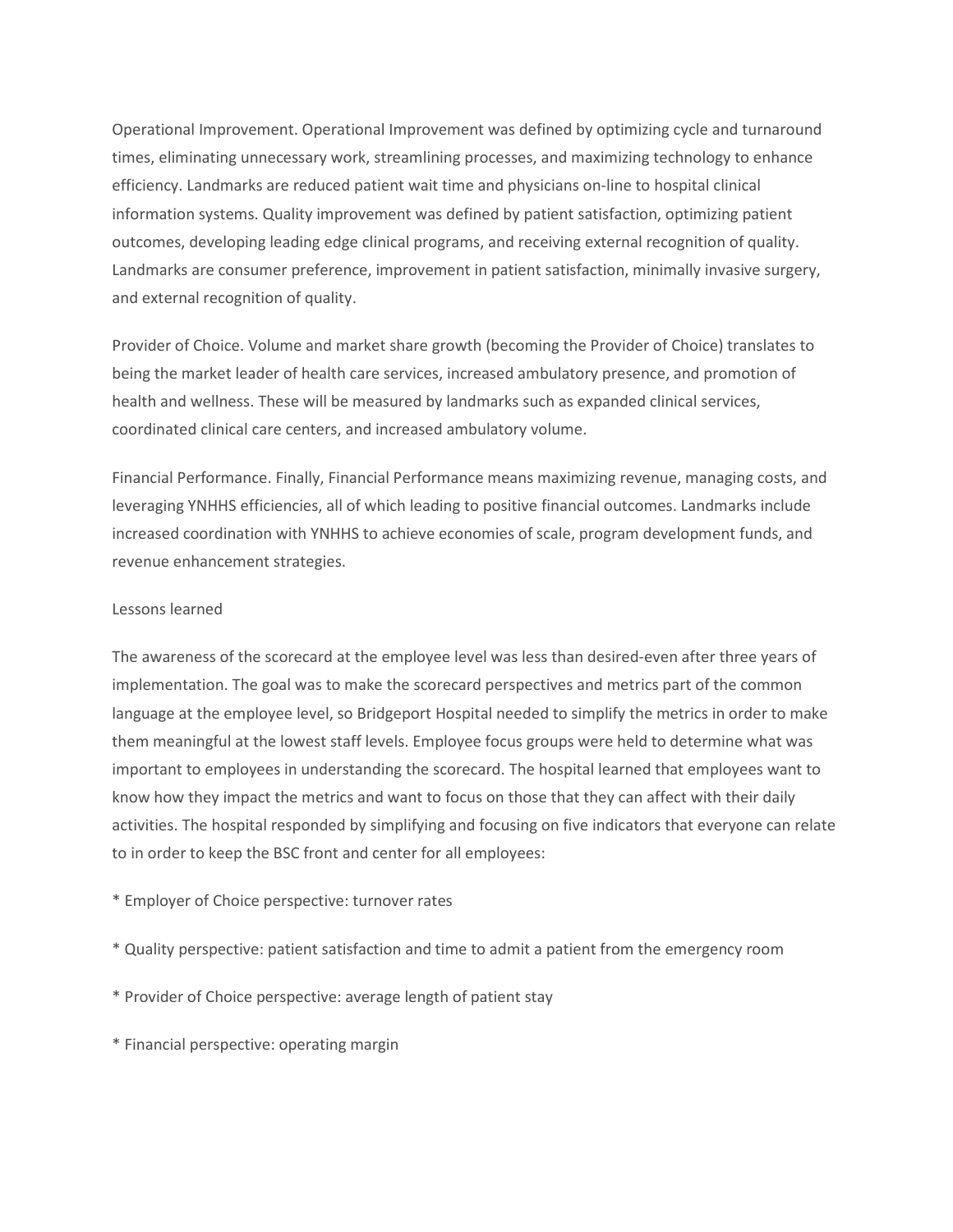Another lesson has to do with consistency and simplification. Over the past three years, the hospital has consistently worked to reduce the number of metrics and simplify the scorecard. It started with five perspectives and now has four. The number of metrics in each perspective is continually reduced to those critical for business success. However, one thing has remained constant and is a key to a successful implementation: the focus on the perspectives has not changed over the years. This simple act has enabled employees at all levels to incorporate the language of the scorecard processes in all aspects of managing the hospital's business. The language of the scorecard has become the hospital's management language. Medical staff, managers, employees, educators, and consultants speak in terms of the scorecard perspectives. Teams use it in their presentations to propose new services, expand existing services, or acquire capital resources.

A final lesson is again based on simplification in reporting. Various approaches have been used to graphically display results, such as the traffic light (red, yellow, green) reporting system and other easyto-read-and-use formats. According to Dolly Bellhouse, "we wanted one page of metrics, not a volume. We work with something you can put on a wall, not on a shelf." Most recently, reporting has evolved to include an Excel spreadsheet with a common database available to everyone on the intranet that provides data on specific indicators. The format allows users to drill down to get more detailed information on specific indicators as needed, giving all timely access with the desired level of detail.

#### Conclusion

Internal communication and marketing of the balanced scorecard is critical to a successful implementation. A well-devised communication plan and marketing strategy can not only shape the message, but can also encourage the adoption of the scorecard by all stakeholders. The BSC approach enables managers to develop and communicate strategy to their employees. This helps align employees to the goals of the organization and links daily activities to desired organizational results. At Bridgeport Hospital, BSC has provided a common language for all levels within the organization, has aligned various disciplines and stakeholders around a common document to guide meetings and conduct organizational performance reviews, and has been the basis for resource allocation decisions. The hospital's success in designing, communicating, and utilizing their scorecard led to the decision by the parent Yale New Haven Health System to begin implementation of a common balanced scorecard across its health system.

#### Footnote

NOTES